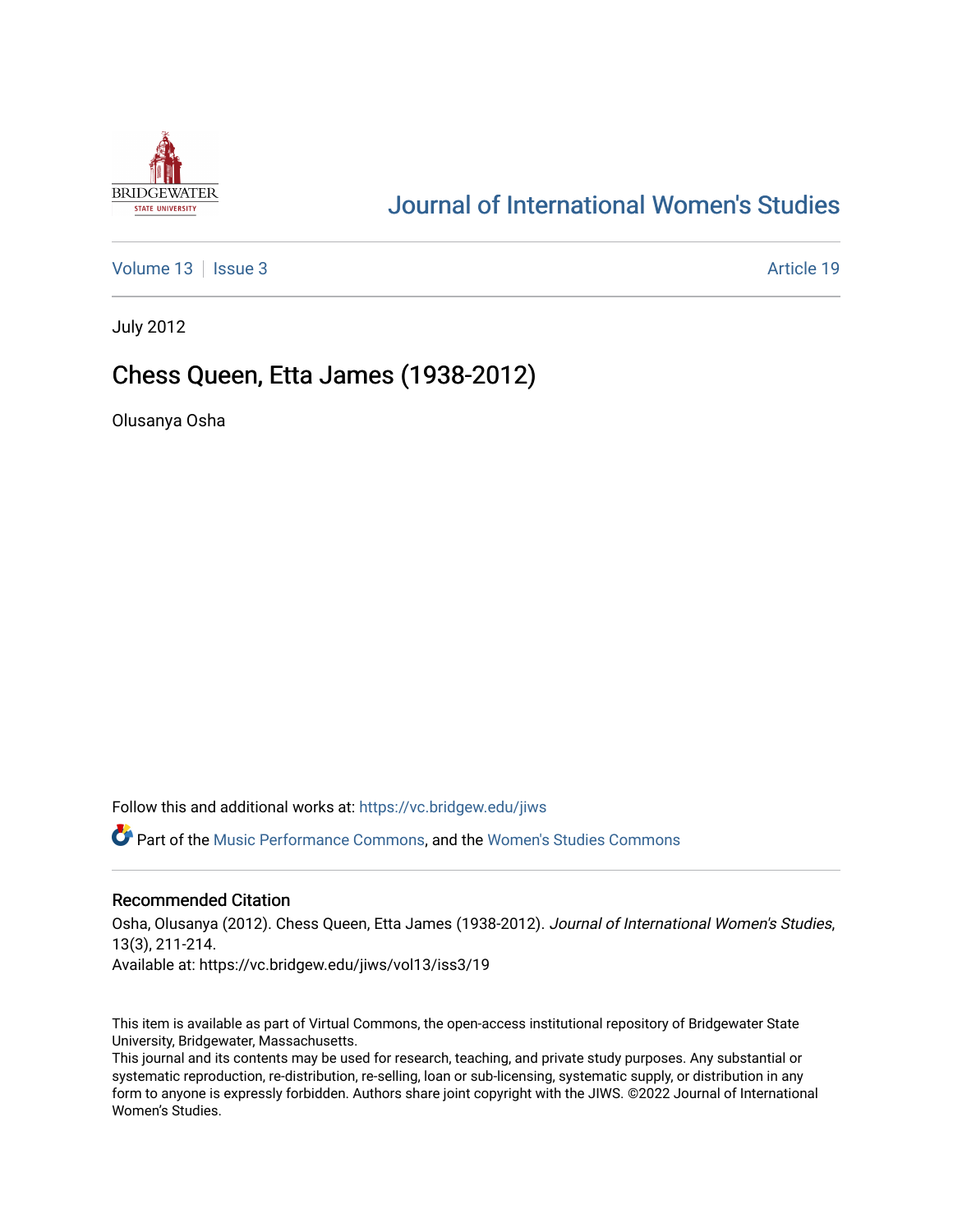This journal and its contents may be used for research, teaching and private study purposes. Any substantial or This journal and its contents may be asserted research, research, research with the supply purposes. Any substantial or<br>systematic reproduction, re-distribution; felseling, 162n of 500-http://feash.g. systematic supply or to anyone is expressly forbidden. ©2012 Journal of International Women's Studies.

## **Chess Queen, Etta James (1938-2012)**  Olusanya Osha Tshwana University of Technology

Every now and then we find a truly great artist whose voice seems to speak directly to us in an uncanny way. In such circumstances, we feel we have finally found an artist who specifically speaks to us and who we can therefore claim as our own. I would imagine that for most people this does not often occur. This isn"t to say great artists whose work fail to resonate as deeply with us are not deserving of our gratitude and appreciation. It only means we are not able to claim them as our own private inspirational beacons.

Etta James is an artist I have come to claim as a personal guiding light in the same way Billie Holiday, John Coltrane, Nina Simone and Charlie Parker resonate with me. But she is even more special to me because I stumbled upon her greatness fortuitously, that is, through the agency of another great artist: Sly Stone.

Sly Stone as we know is one of the more significant forces behind the brand of music known as funk alongside the inimitable James Brown and the intergalactic Georges Clinton. I had been in the trail of Sly Stone for many years trying to fathom the workings of the mind that produced such flamboyant and evanescent creativity. Sly Stone was indeed a pathfinder whose influence can be discerned in wide range of music styles from psychedelia and rock to funk and hip hop and also in the work of musicians such as Prince. He was more than merely a gifted musician. Sly Stone was also a transgressive cultural figure who interrogated the uses and limits of androgyny thereby hoisting rock iconography to another level after the genre-bursting contributions of Little Richard.

Stone was truly touched by the stars and freely shared his brilliance. And then the downward spiral began. He fell victim to the all too familiar rock and roll cliché: drugs. Stone former wife, Kath Silva put it simply, "he never outgrew drugs" which eventually hampered his talent and also his health. But I never cease to be amazed by wondrous songs such as "If you want me to stay" which he wrote at the height of his powers and shortly after the beginning of his drug addiction.

"If you want me to stay" is like an immense door that leads to bottomless pools of creativity. Stone"s performance in the song is both elegant and wasted. It is as if he is mocking the magnificence of the song itself and also our possible appreciation of it. In a way, his performance seems tongue-in-cheek. "If you want me to stay" lends itself to many kinds of interpretation. Stone appears to be fading out of the song (and perhaps also out the limelight) while the song garners other spurts of momentum in a contrary direction. Stone sings, "count the days am gone/ forger reaching me by phone/ "cause I promise I"ll be gone for a while". Some critics have noted that Stone is alluding to his withdrawal from the forefront of creativity. In other words, the song is a statement of farewell, a love letter foretelling psychic and spiritual dereliction. Yet within the song, Stone offers numerous tracks for other artists to accomplish creative fulfillment.

James"s performance is not only a supreme feat of re-interpretation but a noteworthy instance of one great artist consummating the work of another. In the performance in question, the interplay between singer and backing musicians recalls the kind of chemistry that existed between Billie Holiday, Lester Young and Coleman

1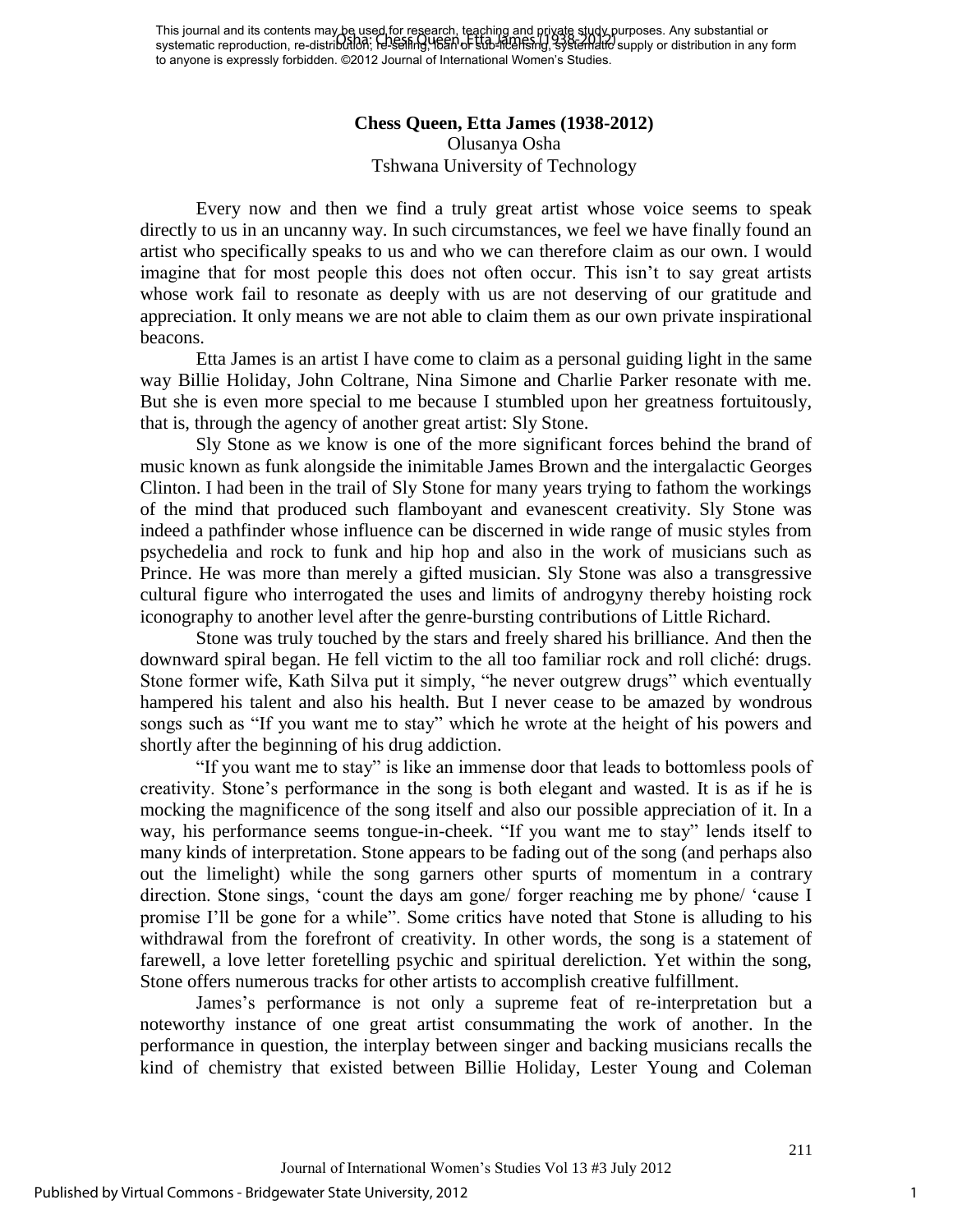Hawkins in their heyday. James in fact paid Holiday the ultimate compliment in her 1994 Grammy-winning Lady Day tribute album.

Just as Sly Stone is literally vanishing within the magnificence of the song, James re-emerges fully invigorated, snatching threads of immortality, as it were, from the abyss of abjection. The contrast between the sad disappearance of a seminal creative force and the phoenix-like re-emergence of another couldn"t be more startling; you weep for one and then you are simultaneously nourished by another. A song, at one level, announces a hurtful severance and then on another level ushers in the plenitude of arrival.

Due to this realization I started to search for other versions of the song by other artists and was amazed by what I found. I discovered many budding artists probing the outer reaches of the song, cascading through mirage-like doors to which the song led. Again, I felt Stone"s performance shortchanged the song and I discovered a slight incompleteness in his manner of execution. And then I stumbled upon Etta James"s impeccable rendering which can be found in her 1998 album "Love and the Blues".

Of course James was already a legend as a result of songs such as "At last" and "I'd rather go blind". But her rendition of Stone's "If you want me to stay" is nothing short of phenomenal. As I have mentioned, there is an open-endedness to the song where artists both budding and established lurch into unexpected vistas and discover depths that would have been hitherto unreachable.

Within the seemingly limitless expanse of Stone"s song, the magnificence of Etta James unfurls in all its grandeur. James"s version which was released when she was sixty shows her to be the force of nature that really was. Indeed she had always been a force of nature right from when she was in her teens back in L.A. hustling for a recording break. Even in those heady days it was possible to glimpse the rich baritone her voice would acquire with the passing of years.

James was never one meant for half measures. She was a tornado of a personality who displayed her powers through the earthiness and searing quality of her voice. This was a voice that bore with grace, strength and astonishing intensity the weighty traditions of blues, gospel, jazz, soul and rock. Within each of these different genres, her dazzling gift is evident, her vocal girth and confidence never in question.

Jerry Wexler, the late legendary producer and mogul at Atlantic Records likened James"s vocal instrument to a church, a trait he mentioned she shared with Aretha Franklin. I think this is a most appropriate description, finding intimate similarities between a single voice and a church choir or better still, an orchestra. When one travels through the vast labyrinths of James voice, one discovers continents, ocean depths and dark looming mountains. Through the long, winding mountain passes of her voice, one discovers the entire cultural history of a race. To be gifted with such an enormous endowment requires stupendous personal strengths which James obviously had in abundance. Not surprisingly, Marshall Chess – son of the co- founder of Chess Records and a successful music industry executive in his own right- rates James higher than Aretha.

During the early seventies, James fell victim to a debilitating heroin habit which almost truncated here career. She was in and out of rehab centers and endured stints in jail. Those who have experienced heroin addiction say it is a diabolical entrapment that is stronger than any living being. The broken lives of Billie Holiday and Charlie Parker are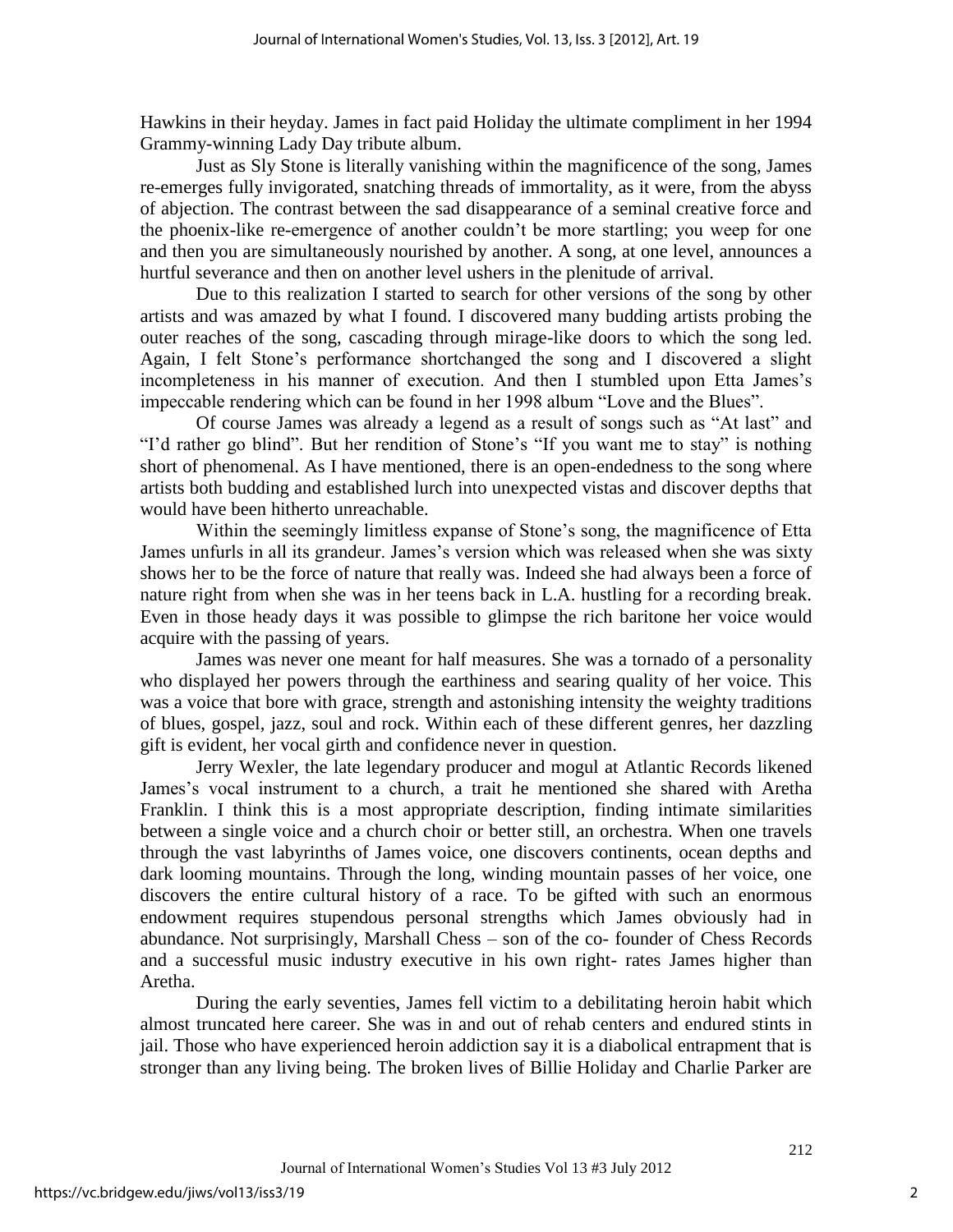proof of this belief. Yes James pulled through with and added surprise: the integrity of her glorious voice remained largely intact; at least for a while.

After a lengthy period without a recording contract she returned in 1988 with an album of music, "The Seven Year Itch" which refers to her protracted spell in the wilderness. The hell of addiction couldn't ultimately destroy her voice. In other words, the responsibilities and histories enshrined in that singular were in the long run preserved.

James emerged within the bowels of a music industry that valued the independence and sanctity of a genuine artistic vision. From 1960 to 1978, she recorded with the iconic Chess label founded by a couple of brothers which was also the home of the great Muddy Waters, Howlin" Wolf, Chuck Berry, Fontella Bass, John Lee Hooker and Bo Diddley. Chess is every bit as iconic as Atlantic Records or Motown in shaping the course of global culture. After World War II, African-Americans left the plantations of the south in their hundreds for cities like Chicago where Chess was based. Chicago had steel factories which provided employment and a degree of disposable income and this meant people could drink and party. Clubs such as the legendary Macamba Lounge were favored hang-outs for jazz musicians in the early 1940s. The Chess brothers frequented such clubs looking for fresh black talent thereby discovering forms of life and creativity that were not generally known to White America. Muddy Waters"s "Hoochie Coochie Man" and "I Just Wanna Make Love to You" are songs that reflect the sexual and creative energy flowing out of Chicago of that era.

James rightly belonged in such illustrious company. Within such a powerful melting-pot of diverse visions, the blues migrated to other climes and birthed new creative tributaries. Rock and roll mutated in more cosmic as well as sometimes more diluted variants but the DNA of these various music forms can be found in Chess Records. So it is understandable when James dissed Beyonce over what she saw as her sub par rendering of her signature song, "At last" before a gathering that included Barack Obama at his inauguration. James was an artist in the old fashioned sense of the word. She clearly wasn"t a manufactured mannequin of a record industry that churned out stars like assembly line products. She had been forged instead in a relentless crucible that extracted blood, sweat and tears. She needed true grit to become the kind of person she eventually become. So when an industry-manufactured pop star tries to understand her depth, it seems not only superficial but perhaps also somewhat insulting. Those two antecedents- industrial commodity and warrior of blood and fire- obviously have very little in common.

Those of us that are fortunate to be alive during the time of Etta James know we are blessed be showered by her radiance. The durability of James"s talent is again evident in her final studio ablum, "The Dreamer" (2011) which after a career spanning six decades addresses virtually all the music traditions she worked her way through. In this work, there are versions of Ray Charles's "In the Evening", Otis Redding's "Cigarettes and Coffee" and a stunning interpretation of Guns 'n' Roses's "Welcome to the Jungle".

James operated beyond the vagaries of the commercial record industry in that she held on to her uniqueness and managed to reach the core of each genre she made her own: blues, jazz, soul and rock. These different genres never subsumed her singularity as oftentimes artists lose their way in the bid to uphold the commercial imperatives of a particular genre. But in the futile attempt to maintain commercial relevance two things usually occur; they lose the connection to their creative fount and also they alienate the